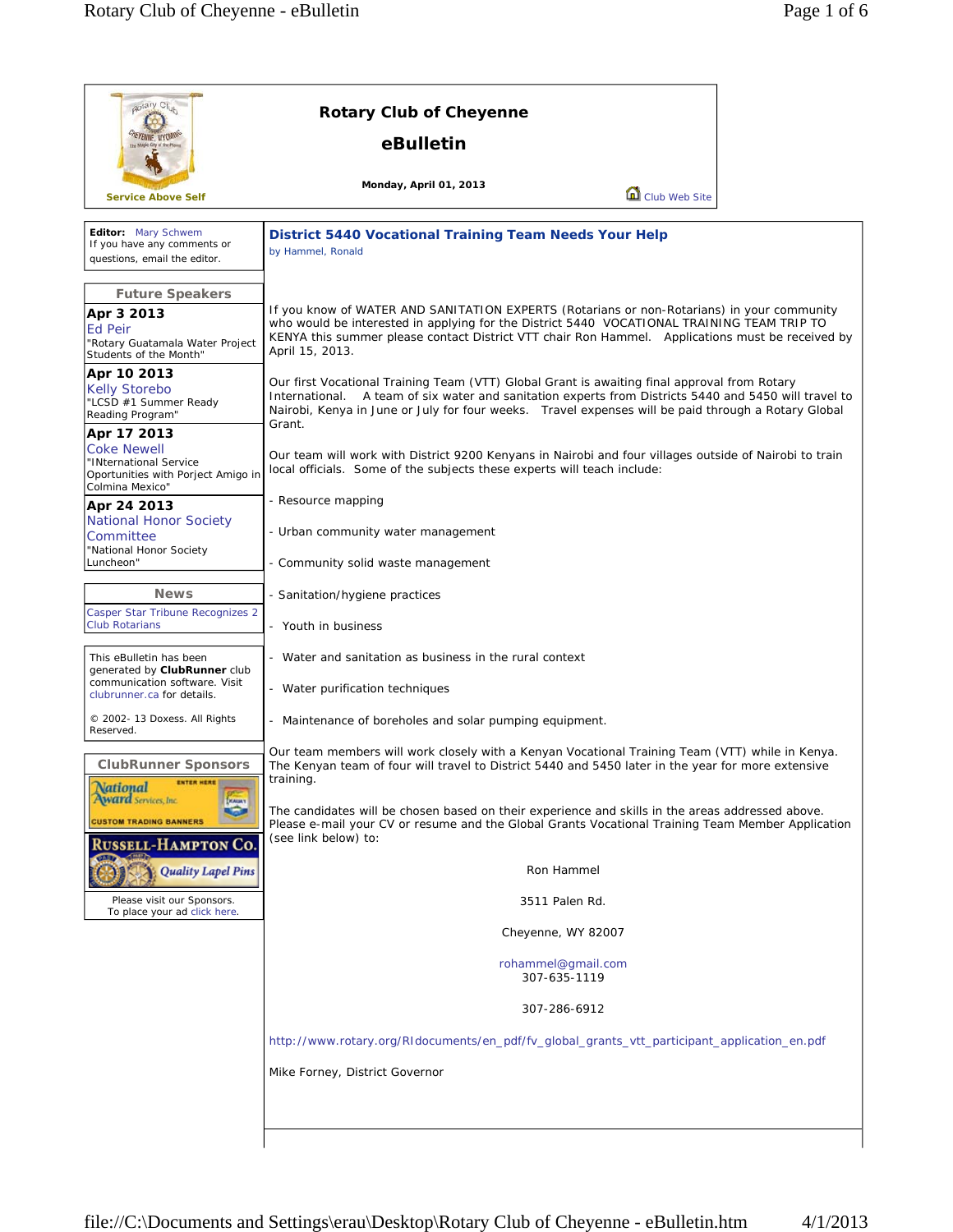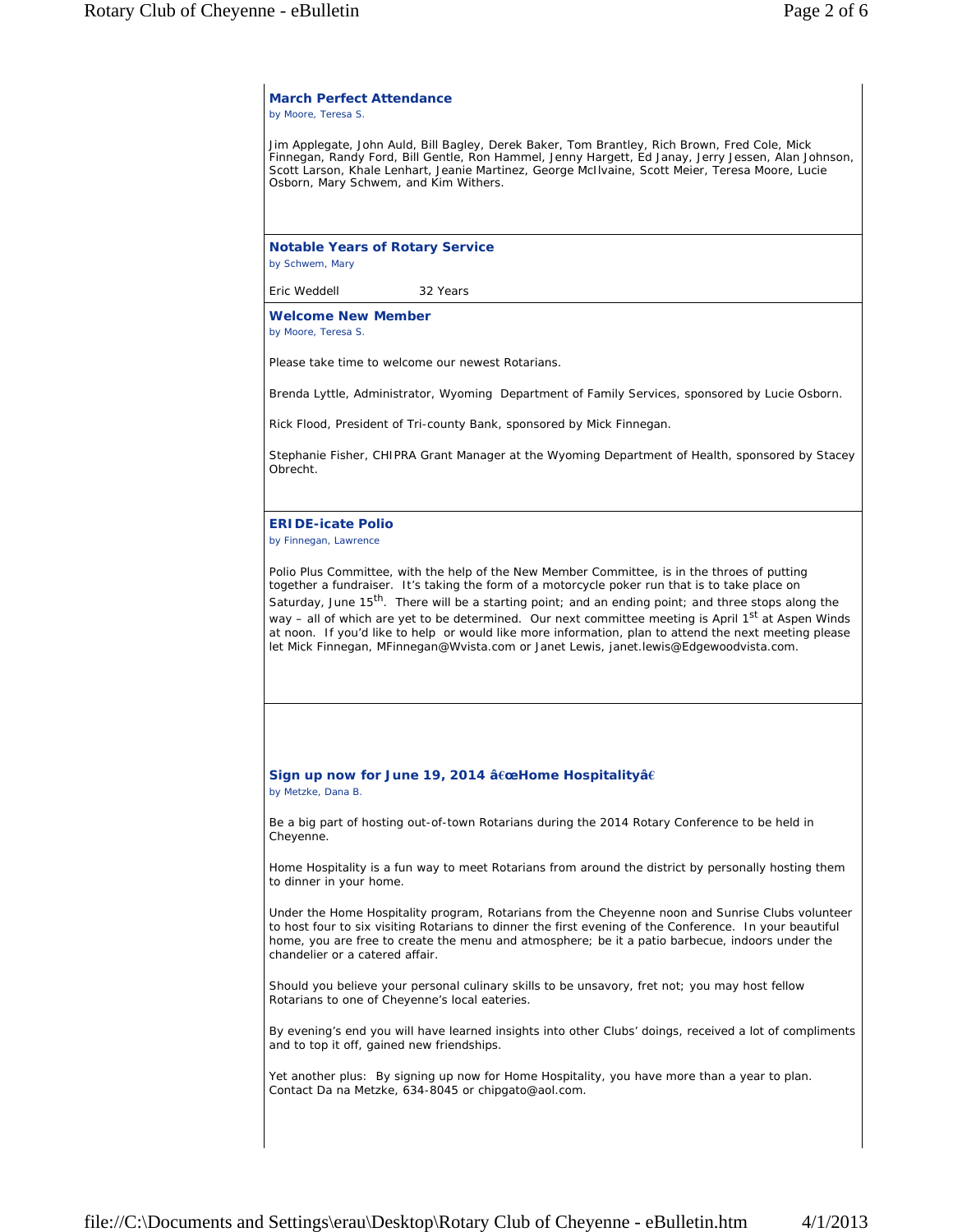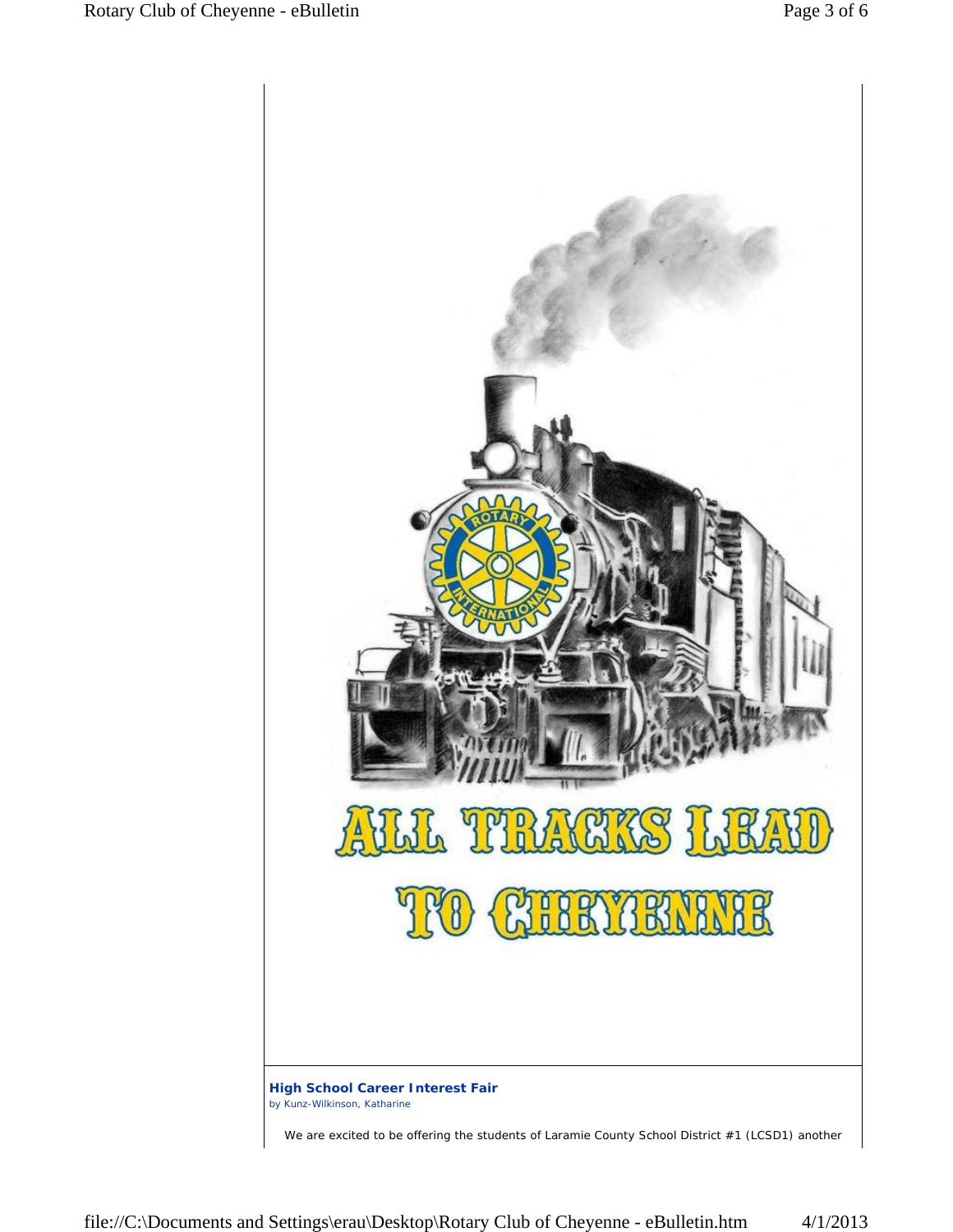GREAT career interest fair! South High School will be hosting its 2<sup>nd</sup> annual career interest fair for all high school-aged youth in the district on Thursday, April 18 from 11:15 AM – 2:00 PM in collaboration with LCSD1, Laramie County Community College Workforce and Community Development and the WY Department of Workforce Services Cheyenne Workforce Center.

Last year, your presence at the fair was fantastic! The attendance surpassed the committee's expectations. In our first year, we had over 1,000 students and 100 careers represented. Students' feedback was very positive and even today, students have referenced their experience at the career fair as they talk about their future plans and career choices.

For more information , Please contact Katherine Wilkinson by e-mail at kwilkinson@kkwconsulting.net.

## **Club Service Opportunity**

*by Schwem, Mary*

Club Service/Meetings is looking for 3-4 volunteers to fill a newly established A/V Committee. The volunteers will be responsible for all A/V at weekly meetings – this includes setting up the computer for weekly meetings, coordinating all audio visuals for the meeting (songs, power-points and program presentations), adjusting microphone volume, etc. If interested, please contact Sabrina Lane, slane@lcc.wy.us.

## **6th Annual Cranium Cup**

*by Wagner, Lee*

Dust off your gray matter. Focus your concentration . Test your mental acumen. Show-off your amazing knowledge of trivia (important and otherwise).

Once again it is time to start gearing up for the 6th Annual Cheyenne Rotary Foundation Cranium Cup.

Mark your calendars! The big night this year is Friday, April 12th, in the Grand Ballroom of the Holiday Inn.

Now is the time to organize your teams! The cost per team again this year is only \$800 which includes: a tasty plated dinner for eight (8), the exciting competition, a evening of unequalled entertainment, and fabulous TROPHIES!

Sponsorships Available

In addition to sponsoring a team, your company, organization, or you personally, can help the local Cheyenne Rotary Foundation achieve its annual fundraising goal by becoming a direct sponsor of the Cranium Cup.

Sponsor levels are:

Platinum Level  $= $750$  and over

Gold Level = \$500-\$749

Silver Level = \$250-\$499

Please contact us to secure your team reservation, or make a sponsorship commitment.

| Lynne Boomgaarden   | Khale Lenhart                                 | Lee Wagner          |
|---------------------|-----------------------------------------------|---------------------|
| <b>CC Committee</b> | <b>CC Committee</b>                           | <b>CC Committee</b> |
| 307-426-4104        | 307-632-0541                                  | 307-634-7755        |
| Lynne@sbwyolaw.com  | klenhart@hirstapplegate.com leewagner@kgwn.tv |                     |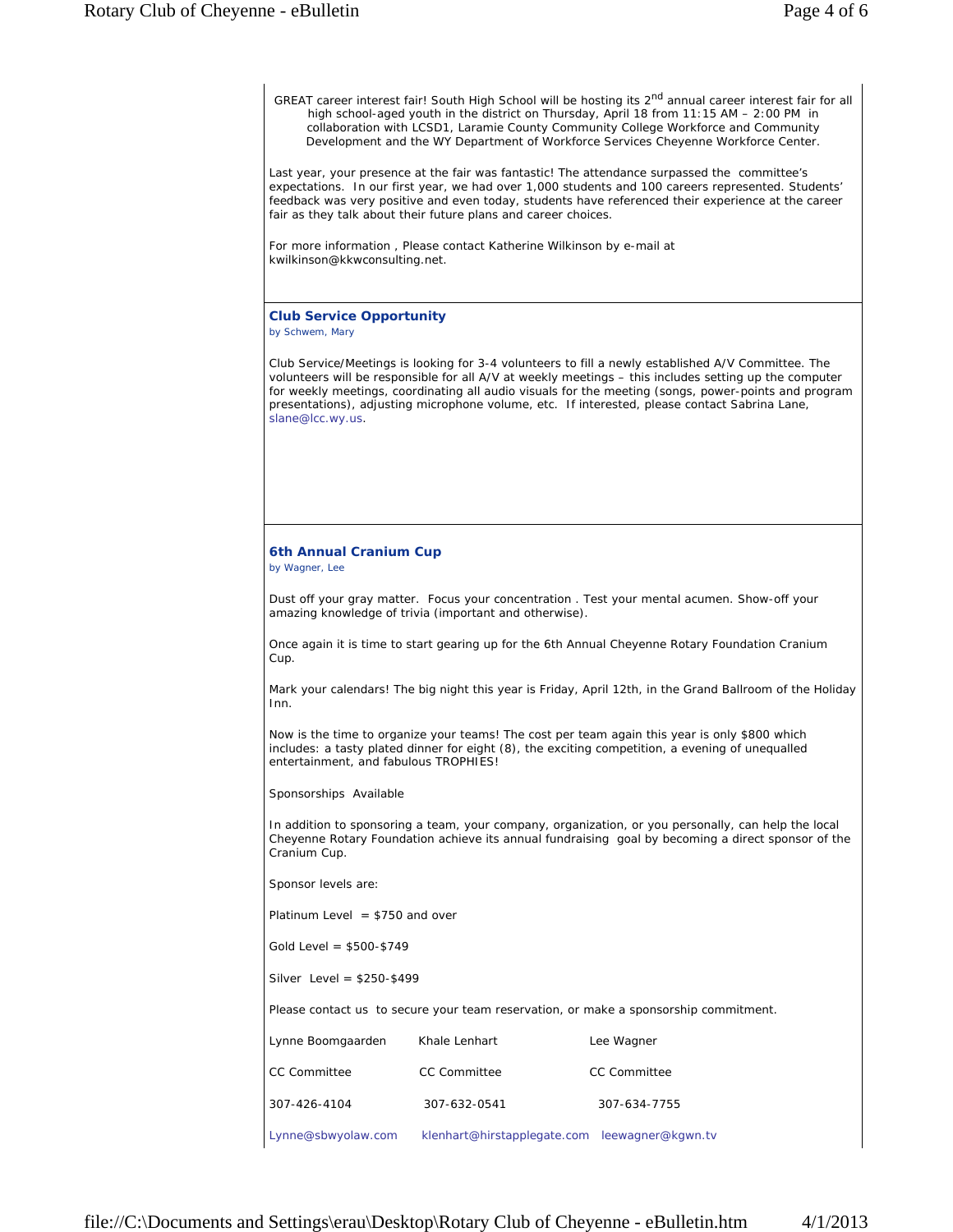| Have You Considered a Recurring Gift to the Rotary Foundation?<br>by Schwem, Mary                                                                                                                                                                                                                                                                                                                                                       |                                                              |  |  |  |
|-----------------------------------------------------------------------------------------------------------------------------------------------------------------------------------------------------------------------------------------------------------------------------------------------------------------------------------------------------------------------------------------------------------------------------------------|--------------------------------------------------------------|--|--|--|
| One of the ways we can give to the Rotary Foundation is through recurring giving. Registration is<br>easy. You choose the amount and it can be automatically charged to your credit card monthly or<br>quarterly however you prefer. Follow the instructions through the link:<br>http://www.rotary.org/contribute. You'll be glad you did.<br>Please Report Make-Up Meetings on the Back of the Attendance Card<br>by Moore, Teresa S. |                                                              |  |  |  |
|                                                                                                                                                                                                                                                                                                                                                                                                                                         |                                                              |  |  |  |
| 2012-13 Club Directors and Committee Chairs<br>by Schwem, Mary                                                                                                                                                                                                                                                                                                                                                                          |                                                              |  |  |  |
| Club Service/Meetings - Sabrina Lane                                                                                                                                                                                                                                                                                                                                                                                                    | Club Service/Public Relations - Kim Withers                  |  |  |  |
| <b>Programs - Brittany Ashby</b>                                                                                                                                                                                                                                                                                                                                                                                                        | <b>National Honor Society Insert - Darcee Snider</b>         |  |  |  |
| Inspiration - Janet Lewis                                                                                                                                                                                                                                                                                                                                                                                                               | Media/Photographer - Katharine Kunz-Wilkinson                |  |  |  |
| Music- Sylvia Hackl                                                                                                                                                                                                                                                                                                                                                                                                                     | Website - Mary Schwem                                        |  |  |  |
| Valentine's Day Lunch - Donna Beaman                                                                                                                                                                                                                                                                                                                                                                                                    | COG - Mary Schwem                                            |  |  |  |
| Historian - Dave Foreman                                                                                                                                                                                                                                                                                                                                                                                                                | <b>Club Directory - Tim Ellis, Mick Finnegan, Ed Wallace</b> |  |  |  |
| <b>Banners - Jeannie Martinez</b>                                                                                                                                                                                                                                                                                                                                                                                                       | We Care - Mary Carroll                                       |  |  |  |
| <b>By-Laws - Scott Meier</b>                                                                                                                                                                                                                                                                                                                                                                                                            | Facebook - Brittany Ashby                                    |  |  |  |
|                                                                                                                                                                                                                                                                                                                                                                                                                                         | Radio & Print PSA's - David Bush                             |  |  |  |
|                                                                                                                                                                                                                                                                                                                                                                                                                                         | Television PSA's - Lee Wagner                                |  |  |  |
| Club Service/Activities - Randy Ford                                                                                                                                                                                                                                                                                                                                                                                                    | New Generations/RYLA - Chris Church                          |  |  |  |
| Cranium Cup - Lee Wagner                                                                                                                                                                                                                                                                                                                                                                                                                | Highway Cleanup - Wayne Johnson                              |  |  |  |
| New Projects - Bob Womack                                                                                                                                                                                                                                                                                                                                                                                                               | RYLA - Lori Schoene                                          |  |  |  |
| Polio Plus - Mick Finnegan                                                                                                                                                                                                                                                                                                                                                                                                              | Young RYLA - Kelly Wright                                    |  |  |  |
| Rotarian Spotlight - Harry LaBonde                                                                                                                                                                                                                                                                                                                                                                                                      | LCCC Rotaract - Jerri Griego                                 |  |  |  |
| Peaches - Derek Baker                                                                                                                                                                                                                                                                                                                                                                                                                   | Community Rotaract - George McIlvaine /<br>Darcee<br>Snider  |  |  |  |
|                                                                                                                                                                                                                                                                                                                                                                                                                                         | <b>Interact - Lori Milllin - Central</b>                     |  |  |  |
|                                                                                                                                                                                                                                                                                                                                                                                                                                         | Sylvia Hackl - East                                          |  |  |  |
|                                                                                                                                                                                                                                                                                                                                                                                                                                         | Chad Craig - South                                           |  |  |  |
| Memebership/Vocational Service - Lori Millin                                                                                                                                                                                                                                                                                                                                                                                            |                                                              |  |  |  |